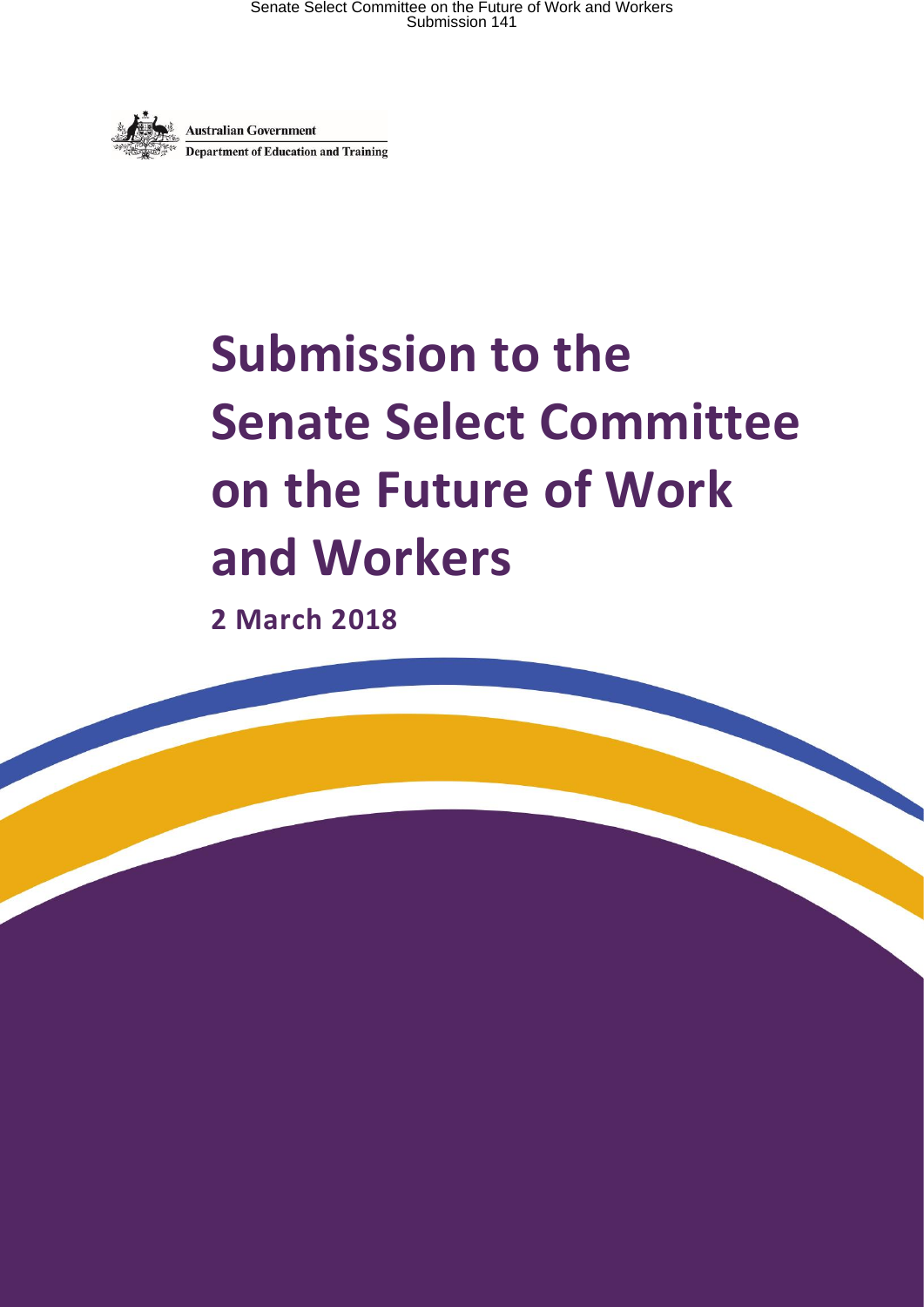

With the exception of the Commonwealth Coat of Arms, the Department's logo, any material protected by a trade mark and where otherwise noted all material presented in this document is provided under a [Creative Commons Attribution 4.0 International](http://dnet.hosts.network/education/Resources/Documents/Creative%20Commons%20Attribution%204.0%20International) (http://creativecommons.org/licenses/by/3.0/au/) licence.

The details of the relevant licence conditions are available on the Creative Commons website (accessible using the links provided) as is the full legal code for th[e CC BY 4.0 International](http://dnet.hosts.network/education/Resources/Documents/CC%20BY%204.0%20International) (http://creativecommons.org/licenses/by/4.0/legalcode).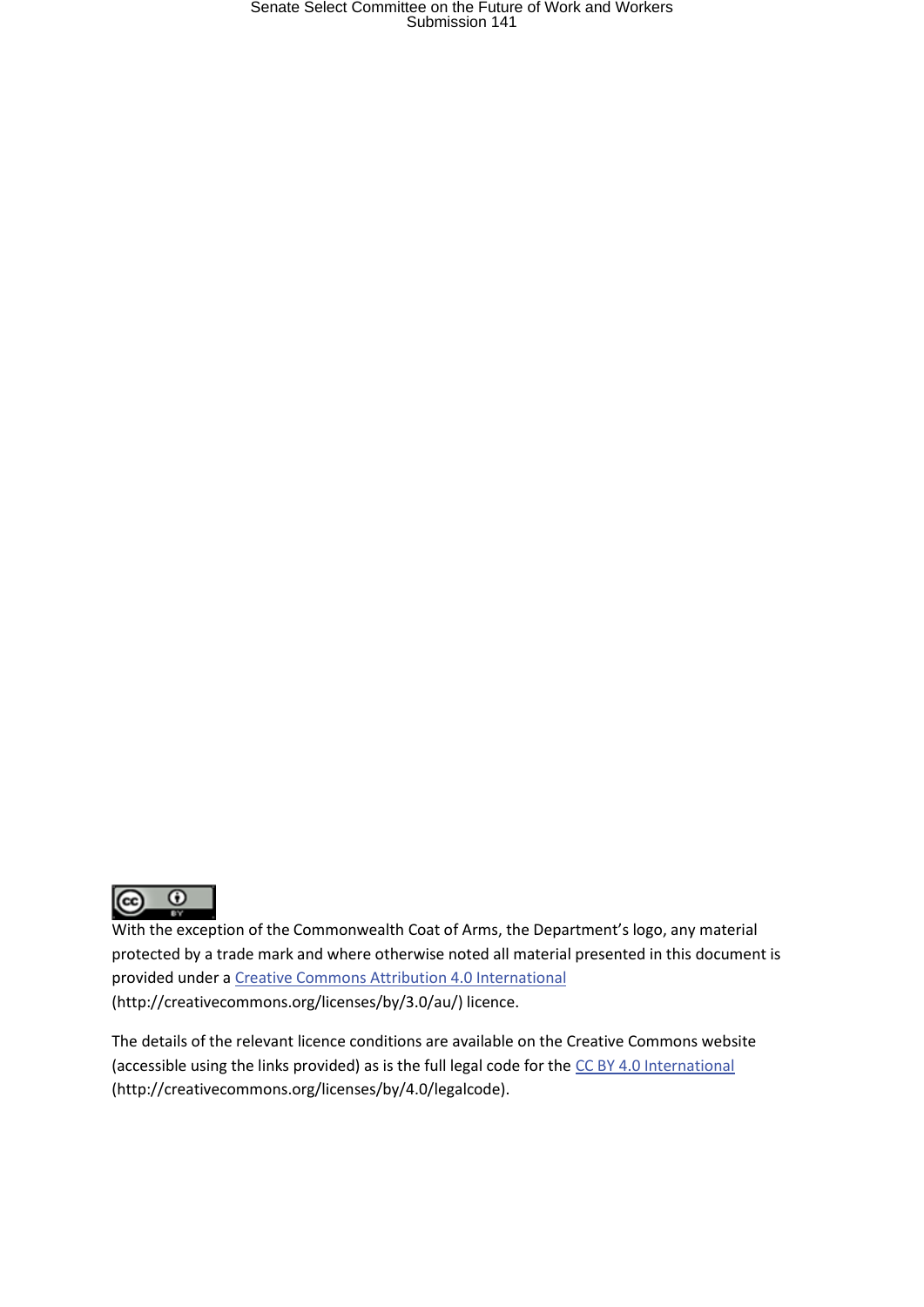Submission to the Senate Select Committee on the Future of Work and Workers

### **Contents**

| The role of the Australian Government Department of Education and Training 4              |  |
|-------------------------------------------------------------------------------------------|--|
|                                                                                           |  |
|                                                                                           |  |
|                                                                                           |  |
|                                                                                           |  |
|                                                                                           |  |
|                                                                                           |  |
|                                                                                           |  |
|                                                                                           |  |
|                                                                                           |  |
|                                                                                           |  |
|                                                                                           |  |
|                                                                                           |  |
|                                                                                           |  |
|                                                                                           |  |
|                                                                                           |  |
|                                                                                           |  |
|                                                                                           |  |
|                                                                                           |  |
|                                                                                           |  |
|                                                                                           |  |
| Reallocation of Commonwealth supported places for enabling, sub-bachelor and postgraduate |  |
|                                                                                           |  |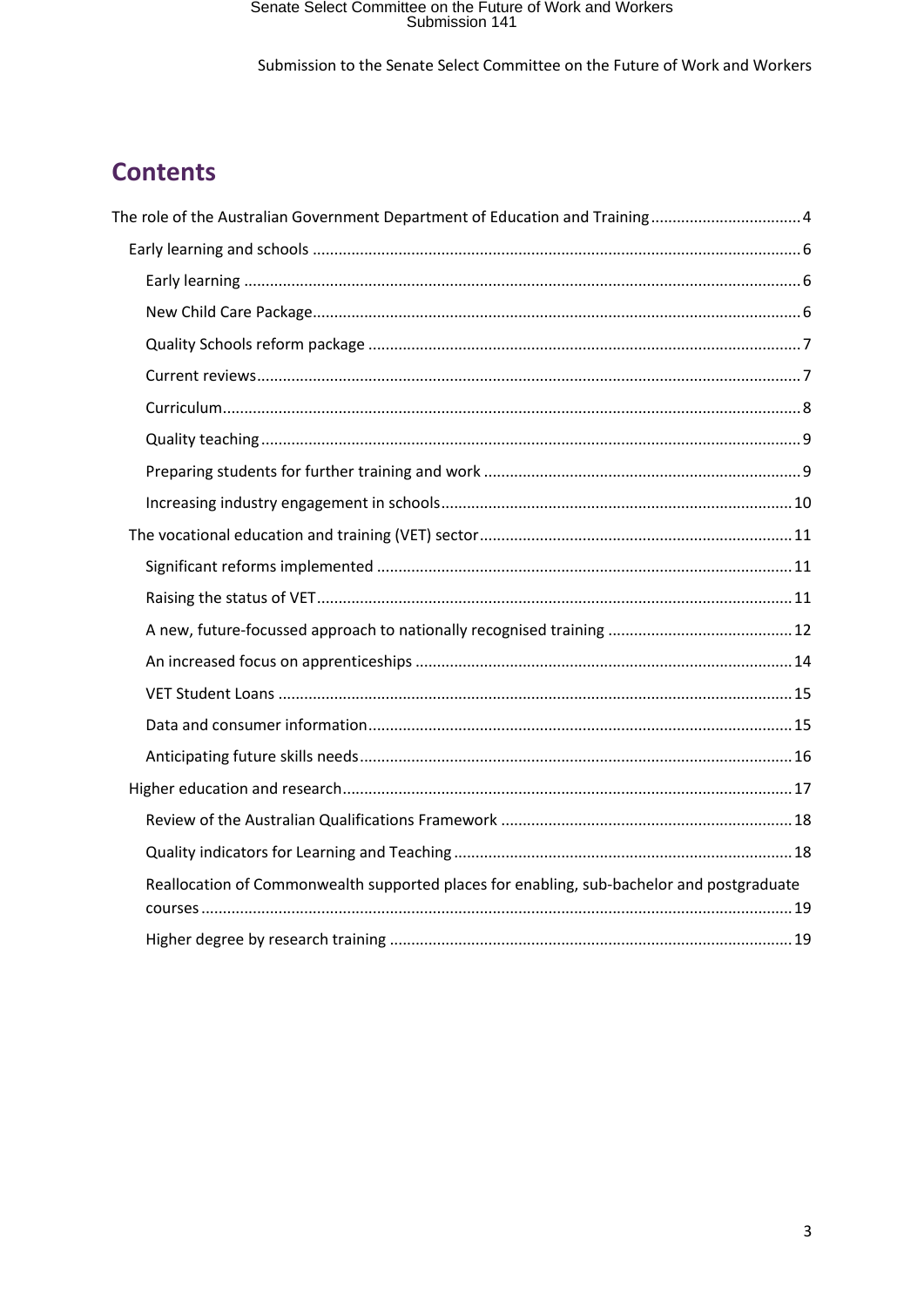## **Submission to the Senate Select Committee on the Future of Work and Workers**

### <span id="page-3-0"></span>**Introduction**

Australia's labour market has undergone significant change over the last few decades as a result of technological advances, globalisation and structural shifts. The education sector plays a central role in preparing students and workers to meet these labour market needs throughout their working lives.

The Australian Government is working to ensure the identified core skills that will be needed such as high competency literacy, numeracy, digital skills and humanities, as well as personal skills such as resilience, creativity and communication are embedded in all areas of the education and training sector.

### **Implications of the future of work for education**

#### **Changes to the knowledge, technical skills and capabilities required**

Over their lives, individuals develop knowledge, technical skills, and personal capabilities to operate and contribute in their workplace. While an innovative economy requires the development and use of skills in many disciplines and at a variety of levels, 'there is no skills-related silver bullet'<sup>1</sup>.

#### **Increasing importance of general capabilities**

Emerging technologies are challenging current skills and raising the importance of interdisciplinary education and research, highlighting the need for workers to upskill and engage in lifelong learning. A report by the Foundation for Young Australians estimates that in 2030<sup>2</sup> workers will spend 30 per cent more time learning on the job, almost 100 per cent more time at work solving problems, 41 per cent more time on critical thinking and judgement,77 per cent more time using science and mathematics skills and 17 per cent more time per week using verbal communication and interpersonal skills.

Transferable skills such as entrepreneurship, innovative thinking and creativity allow young people to navigate complex careers across a range of industries and professions. These 'non-automatable skills' will support individuals to thrive in a dynamic labour market as technology change the types of skills that are in demand.

**<sup>.</sup>** <sup>1</sup> Productivity Commission, Shifting the Dial: 5 year productivity review,

[https://www.pc.gov.au/inquiries/completed/productivity-review/report/3-future-skills-work,](https://www.pc.gov.au/inquiries/completed/productivity-review/report/3-future-skills-work) accessed 9 February 2018, p. 87

<sup>2</sup> The Foundation for Young Australians, 2017, *New Work Smarts Report*, [https://www.fya.org.au/report/new](https://www.fya.org.au/report/new-work-order/)[work-order/,](https://www.fya.org.au/report/new-work-order/) accessed 9 February 2018, p. 4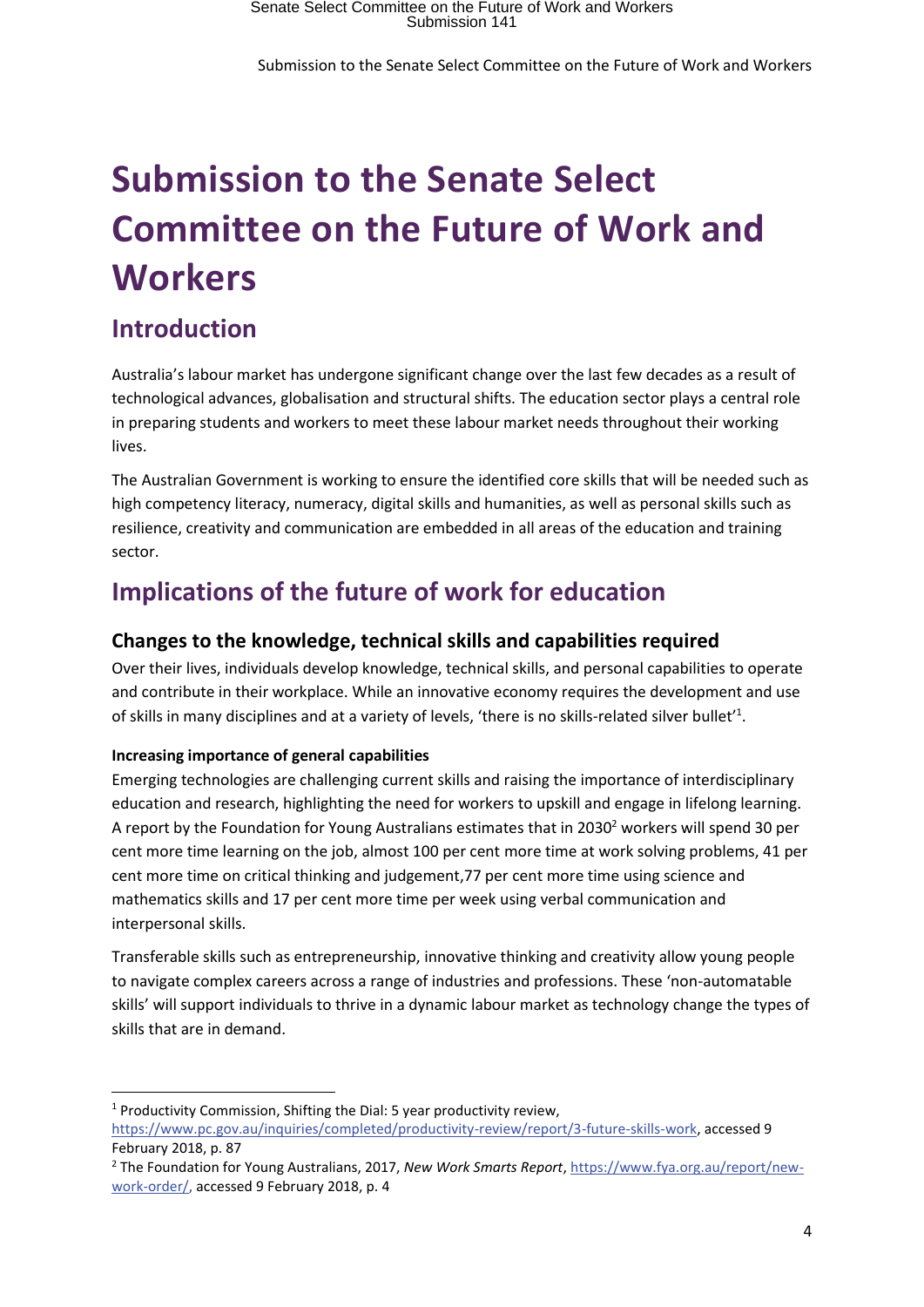#### **Increased demand for technical skills to harness technology**

High-skilled jobs, and in some cases highly specialised jobs, complement new technology. Skills in science, technology, engineering and mathematics (STEM) will be required to maximise the opportunities for increased productivity and competiveness of new technologies.

#### **Changes to how education and training will be delivered**

In order to maximise the opportunities of a digitally enabled economy, the education system will be required to support flexible and lifelong learning to keep up with rapid technology and market changes.

#### **Digitally enabled learning environments**

The digital disruption will change classrooms, in what students are taught, how they are taught and how they learn. Education and learning will increasingly be delivered through digital channels, meaning educators will need different pedagogies and skill sets in order to use them effectively in their teaching. Teachers need to be supported in building the capabilities to deliver new and innovative teaching practices that respond to changing workforce skill needs. Similarly, students will need to learn how to use these technologies in order to properly access education.

While online delivery will provide new and updated content faster than traditional delivery methods, the department's experience is that fully digital learning environments can result in lower student retention rates. The integration of digital learning resources into traditional education systems will need to consider how individualised teaching, face to face interaction and co-curricular aspects add value to online teaching resources.

#### **A culture of lifelong learning and reskilling**

**.** 

Considered investment needs to be made in reskilling, upskilling and lifelong learning to encourage and enable individuals to undertaking further education and training throughout their lives.

Education is an enabler of individual choice and therefore clarity about the vision and purpose of education is vital<sup>3</sup>. To navigate the complex future labour market, individuals, industry and governments will need access to real time information about employment opportunities, the skills required to gain employment, and how to acquire those skills.

<sup>3</sup> BCA, 2017, *Future-Proof: Protecting Australians through Education and Skills*, [www.bca.com.au/publications/future-proof-protecting-australians-through-education-and-skills,](http://www.bca.com.au/publications/future-proof-protecting-australians-through-education-and-skills) accessed 9 February 2018, p. 22.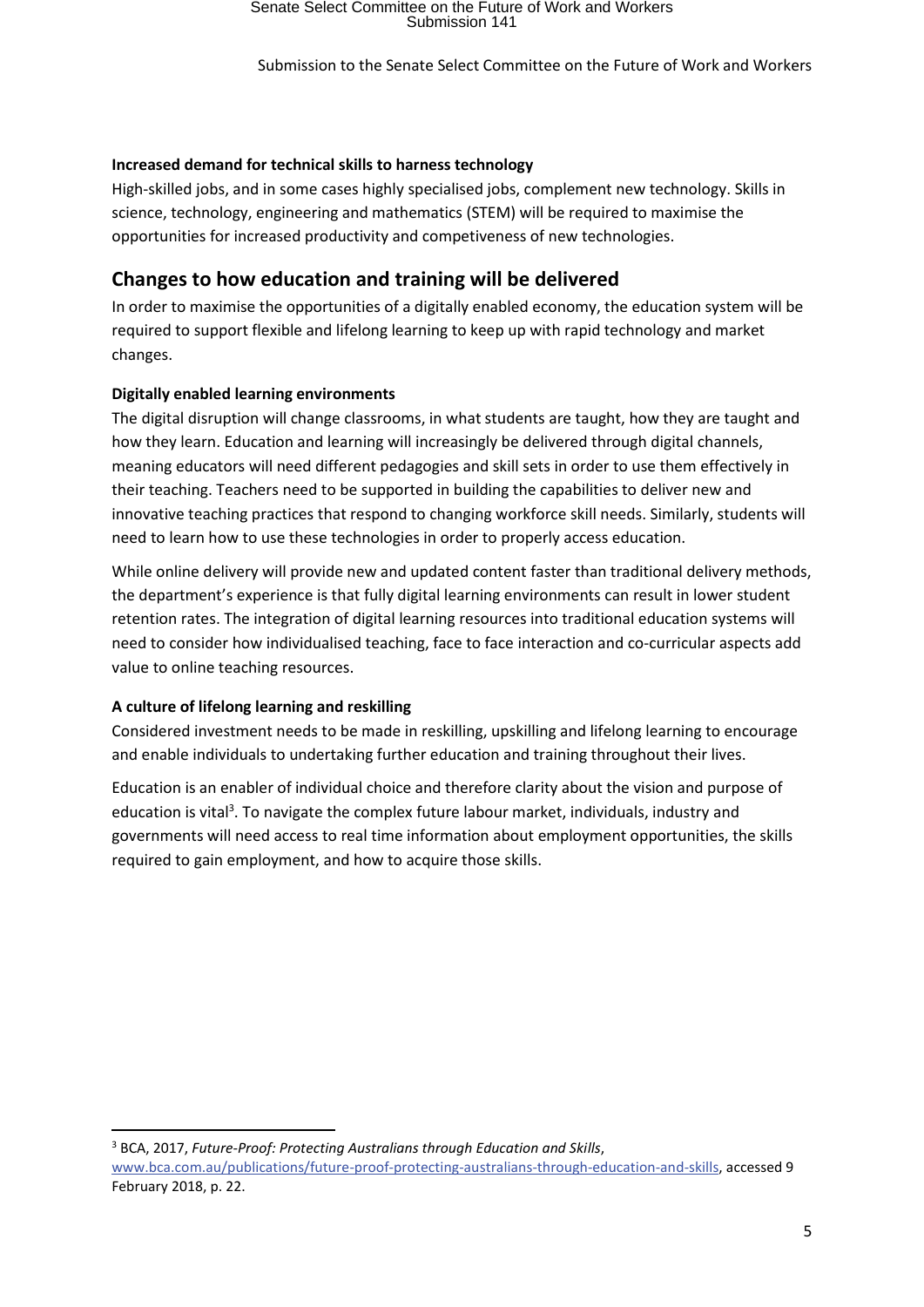### **The role of the Australian Government Department of Education and Training**

The Department of Education and Training leads the Government's efforts to strengthen social wellbeing and economic growth through better access to child care, quality early learning and schooling, world class higher education and research, skills and training, and international education. In the context of the future of work and workers, the department is focussing on:

- partnering with states and territories and industry to work towards creating a more dynamic education and training system
- integrating education with employment to create greater opportunities for lifelong learning
- taking advantage of new technologies to break down traditional barriers to work, such as women in science, technology, engineering and maths (STEM)
- considering how existing activities and reform processes can include a focus on the future of work.

The rest of this submission outlines relevant work already underway across the education system.

#### <span id="page-5-0"></span>**Early learning and schools**

The department implements policies and supports initiatives to improve education outcomes for school students to ensure that when young people finish school they have the knowledge, skills and capabilities they need to succeed in further study, work and life. This includes ensuring young people are equipped to navigate an increasingly complex world of work, and make informed decisions about education, training and career pathways.

#### <span id="page-5-1"></span>**Early learning**

Parents and families are the first educators and an important part of preparing children for success at school. We need to ensure parents and families are able to be actively engaged in supporting the transition to school, through school and from school to further education, training and employment.

#### <span id="page-5-2"></span>**New Child Care Package**

As estimated at Budget 2017-18, the Australian Government is investing an additional \$2.5 billion over four years to support the 1.2 million families who use approved child care. The Government is committed to providing parents with more choice and opportunity to work, and more children with the opportunity to benefit from high quality early education and child care. The new child care package will provide genuine and much needed reform to make child care more affordable, accessible and flexible. The majority of Australian families balancing work and parenting responsibilities will benefit from the new system.

The overarching goal of the package is to create a more sustainable child care system that:

- encourages greater workforce participation and productivity, and better meets families' needs
- addresses children's learning and development needs, particularly those who are vulnerable or at risk of poor long-term development outcomes
- improves budget sustainability in the longer term.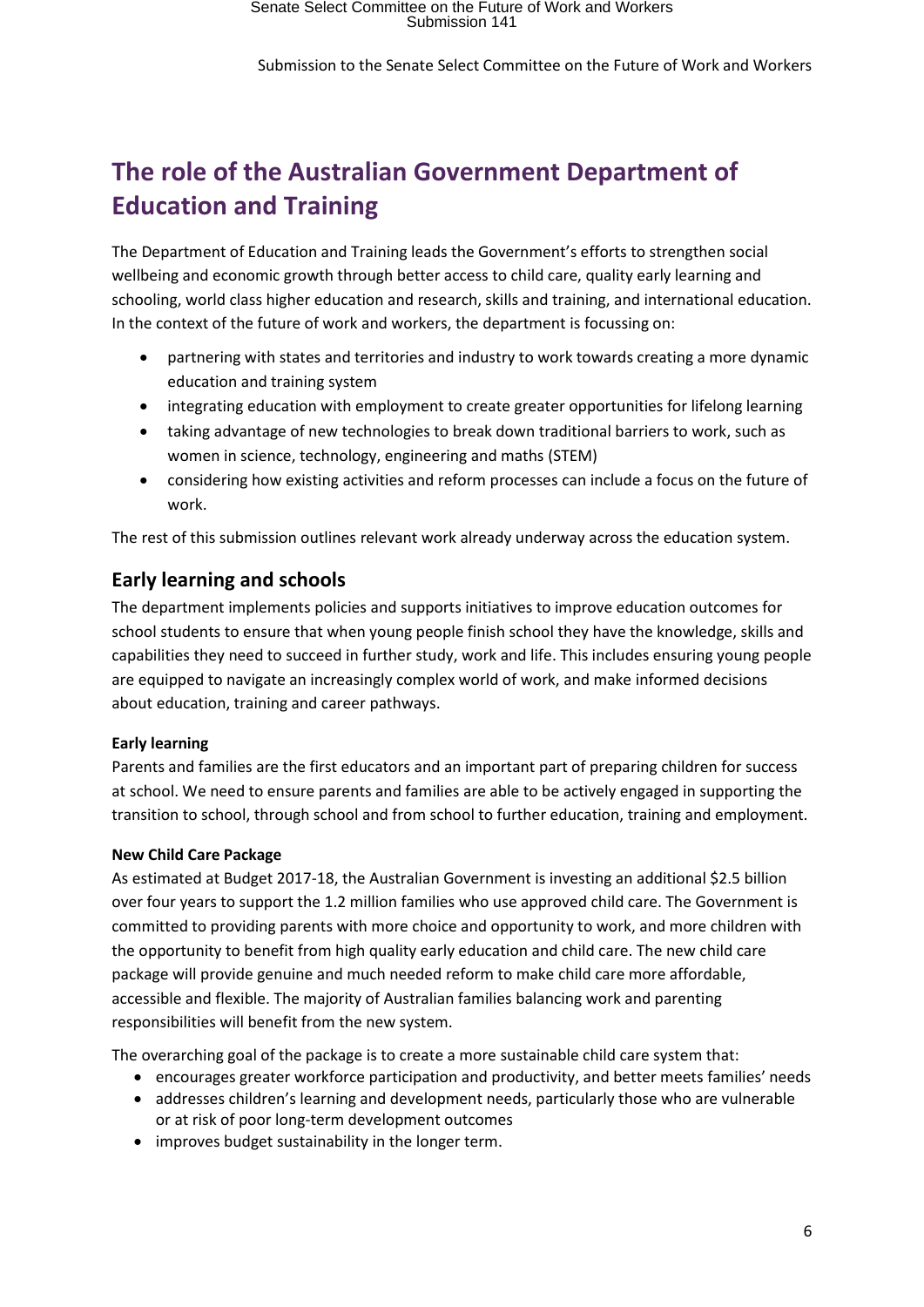The centrepiece of the new child care package is the new Child Care Subsidy which commences on 2 July 2018. The Child Care Subsidy will be simpler than the current multiple payment system and will be paid directly to service providers. The Child Care Subsidy will improve child care affordability by providing more targeted support to lower and middle income families, while also placing downward pressure on child care fee growth.

The Government recognises that children from disadvantaged backgrounds benefit most from quality early childhood education and care. Therefore, the new child care package also includes additional support via a number of programs and subsidies for families in particular circumstances. For example, under the Child Care Safety Net, families earning around \$65,000 or less who do not meet the activity test will have access to 24 hours of subsidised early learning per fortnight.

#### *Early Years Learning Framework*

The Government is making a significant investment in early learning to give children a head start when they reach school. Targeted initiatives are aligned to the Early Years Learning Framework and include children gaining confidence in STEM, digital literacy, languages, and English literacy development for Aboriginal and Torres Strait Islander students. Learning Potential, a free mobile app for parents is providing useful tips and ways for parents to be more involved in their child's learning.

#### <span id="page-6-0"></span>**Quality Schools reform package**

The Government recognises the importance of investing in our schools. Under the Quality Schools reform package, the Government will invest an extra \$25.3 billion in recurrent funding for Australian schools over the next 10 years (2018 to 2027). This brings total Commonwealth recurrent funding investment to \$249.8 billion over the same period. Importantly, this record and growing investment means states and territories and individual schools should be able to continue and expand support to students through both new and existing initiatives.

#### <span id="page-6-1"></span>**Current reviews**

#### *Regional Student Access and Remote Education*

In June 2016, the Government announced the \$152 million Regional Student Access to Education package comprising four elements, commencing in 2017–18:

- 1. Reducing the period regional and remote students need to be employed under the selfsupporting criteria under Youth Allowance and ABSTUDY living allowance, from 18 months to 14 months
- 2. 1,200 new rural and regional enterprise scholarships for undergraduate, postgraduate and vocational education students to undertake STEM studies
- 3. 50 per cent increase in the Assistance for Isolated Children's Additional Boarding Allowance
- 4. An independent comprehensive review into regional, rural and remote education.

#### *Independent Review into Regional, Rural and Remote Education*

On 2 March 2017, the Deputy Prime Minister, the Hon Barnaby Joyce MP, and the Minister for Education and Training, Senator the Hon Simon Birmingham, announced the *Independent Review into Regional, Rural and Remote Education* (IRRRRE).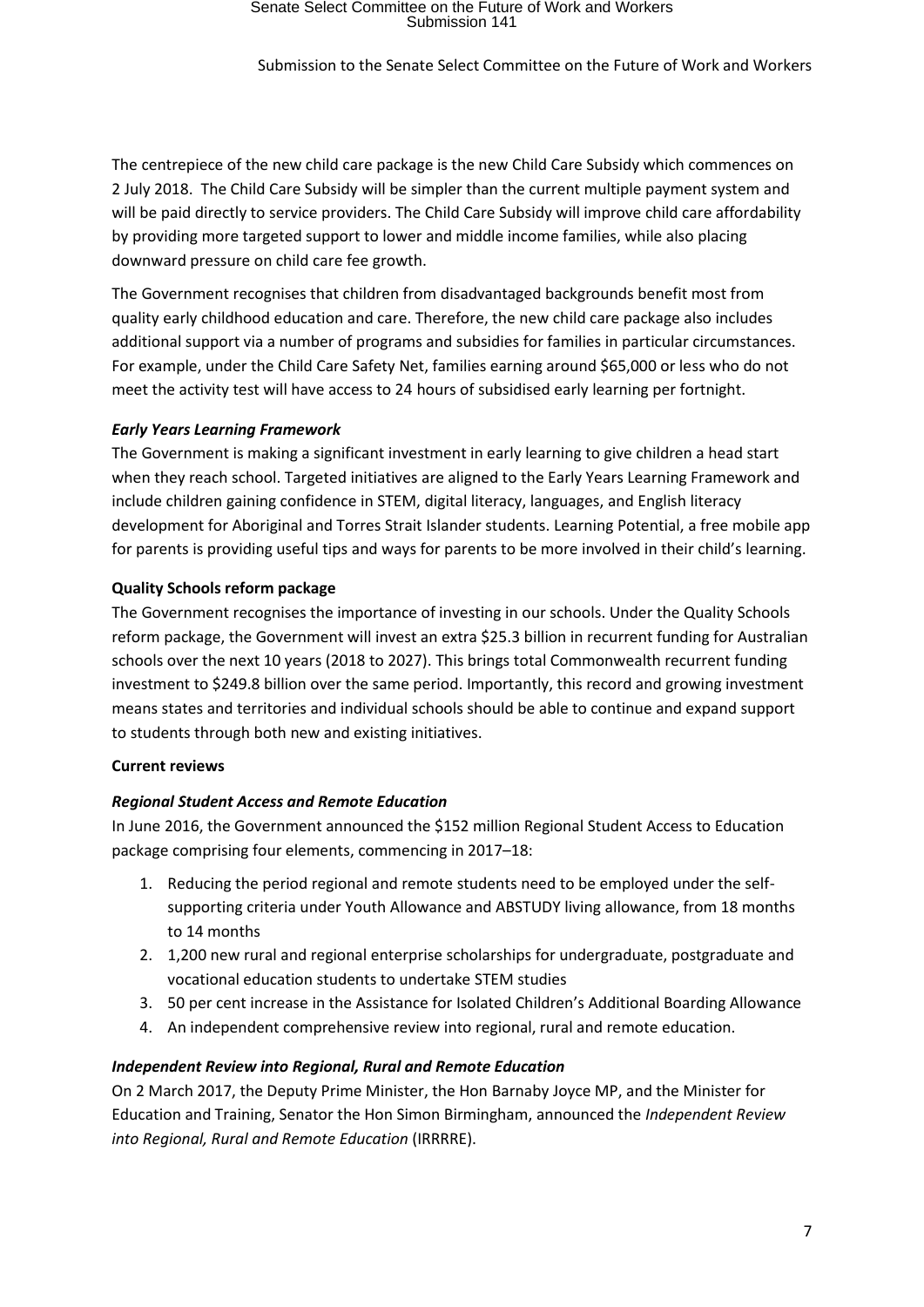The IRRRRE aims to identify innovative approaches to support improved access and achievement of these students in school and in their transition to further study, training and employment. The IRRRRE has considered the key issues, challenges and barriers that impact on the learning outcomes of regional, rural and remote students and the final report of the IRRRE was provided to Government on 31 January 2018 and is being considered.

#### *Review to Achieve Educational Excellence in Australian Schools*

The second important review is the *Review to Achieve Educational Excellence in Australian Schools* which will build the evidence base needed to ensure the additional funding provided by the Government is spent on proven initiatives that make a difference to student outcomes.

The Review will be finalised by March 2018 to inform the Government's new approach to schools funding. The findings will inform the Government's national agreement and the bilateral reform plans with states and territories, and inform all governments on how to get the best outcomes from schools and systems.

Most importantly principals, teachers, schools and educators will gain the benefit of education research and the application of best practice methods. The review will help identify the highest priorities for school reform.

#### <span id="page-7-0"></span>**Curriculum**

**.** 

The Australian Curriculum was last reviewed in 2014. The Curriculum, endorsed by all education Ministers in late 2015, has been designed to help prepare Australian students from Foundation to Year 10 for the jobs of the future. The Curriculum is not static and th[e next review of the Curriculum](https://australiancurriculum.edu.au/) is expected in 2020.

The Curriculum has three dimensions: eight learning areas, seven general capabilities and three cross-curriculum priorities. The general capabilities, which include literacy and numeracy, information and communication technology capability, critical thinking, personal skills, and an understanding of ethical and cultural contexts, are all essential for young people to thrive in the future workplace. The Government works with state and territory governments and nongovernment education authorities to ensure the curriculum is aligned to the knowledge, skills and understandings that will enable young people to succeed beyond school.

Australia is also participating in the *OECD's Education 2030 – The future of education and skills project* in which over 25 countries are participating. The project is designed to help countries explore the different dimensions of 21st century skills and competencies that modern education systems will need to develop in their students towards the world in 2030. The Australian Curriculum, Assessment and Reporting Authority (ACARA) is the National Coordinator for this work.

A high quality school STEM education is critically important for Australia's economic wellbeing, and for informed personal decision making and effective citizenship. To ensure Australian students have the skills they need for the workforce of the 21st century, the Government is delivering a National Innovation and Science Agenda (NISA)<sup>4</sup> that includes a range of initiatives to improve the teaching and learning of STEM in an innovative and engaging way.

<sup>4</sup> National Innovation and Science Agenda can be accessed at https://www.innovation.gov.au/page/agenda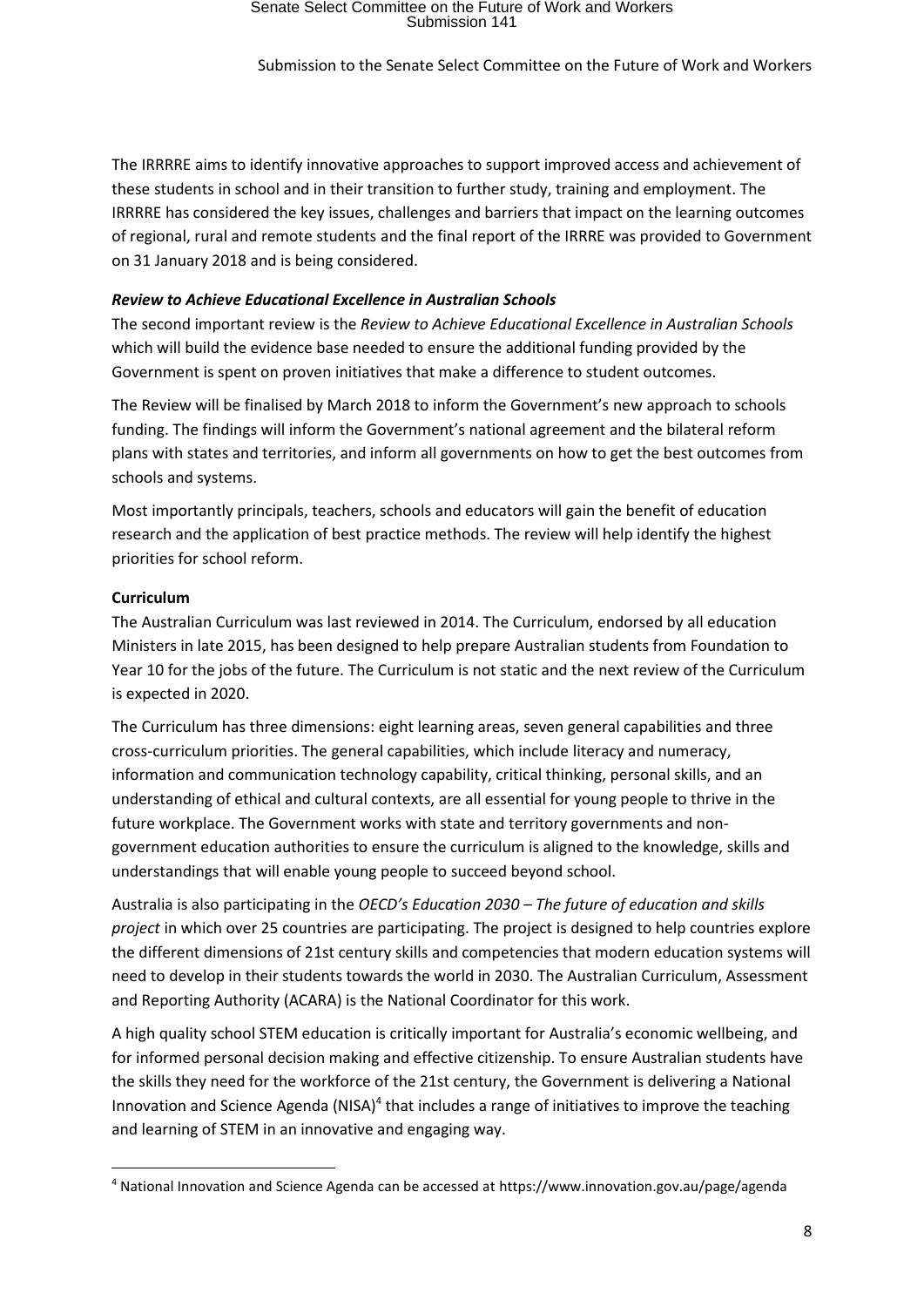Submission to the Senate Select Committee on the Future of Work and Workers

#### <span id="page-8-0"></span>**Quality teaching**

The teaching workforce is critical to the development of skills that students need to participate in the future economy. It is therefore essential that teachers and school leaders are well placed to be effective in the classroom and prepare students for participation in the future. This starts with welltrained, skilled and knowledgeable teachers who graduate from an initial teacher education program ready for the classroom.

Following recommendations of the Teacher Education Ministerial Advisory Group (TEMAG), the revised Accreditation of Initial Teacher Education Programs in Australia: Standards and Procedures were endorsed by all education ministers in 2015 and require higher education providers to ensure that initial teacher education students graduate with the knowledge and skills they need to be successful in the classroom.

The *Australian Professional Standards for Teachers* (the Teacher Standards) provide a nationally agreed quality assurance mechanism that ensures teachers in Australia have the required competencies to be effective educators. The Teacher Standards are a public statement of what constitutes teacher quality, and define what teachers should know and be able to do at different stages across their careers. It is vital that teachers have access to high quality professional learning so they can continue to develop the skills they need for their classrooms.

The Government, through the Education Council of Australia and state and territory ministers, has commissioned the Australian Institute of Teaching and School Leadership (AITSL) to implement a National Initial Teacher Education and Workforce Data Strategy. The strategy will development of a whole-of-professional life Australian Teacher Workforce Data Collection to support the teacher workforce policy and planning.

Australia also participates in the Organisation for Economic Cooperation and Development (OECD) Teaching and Learning International Survey (TALIS) 2018. This survey of teachers and school leaders in government and non-government schools provides a valuable comparison of teacher demographics, working conditions, teaching strategies and policy settings and supports policy efforts to improve teacher effectiveness and learning outcomes.

#### <span id="page-8-1"></span>**Preparing students for further training and work**

Supporting vocational learning and VET delivered in secondary schools is critical to ensure students are equipped with the skills to succeed in the workplace. Schools have always prepared students for work, but bringing schools and employers together through quality vocational learning and VET programs can help school graduates meet the higher demands of the workplace and a globally competitive environment.

In 2014, all state and territory governments endorsed a new framework for vocational learning and VET delivered to secondary students titled 'Preparing Secondary Students for Work'. This framework aims to ensure that VET is viewed as equally valid as other further education pathways, such as university.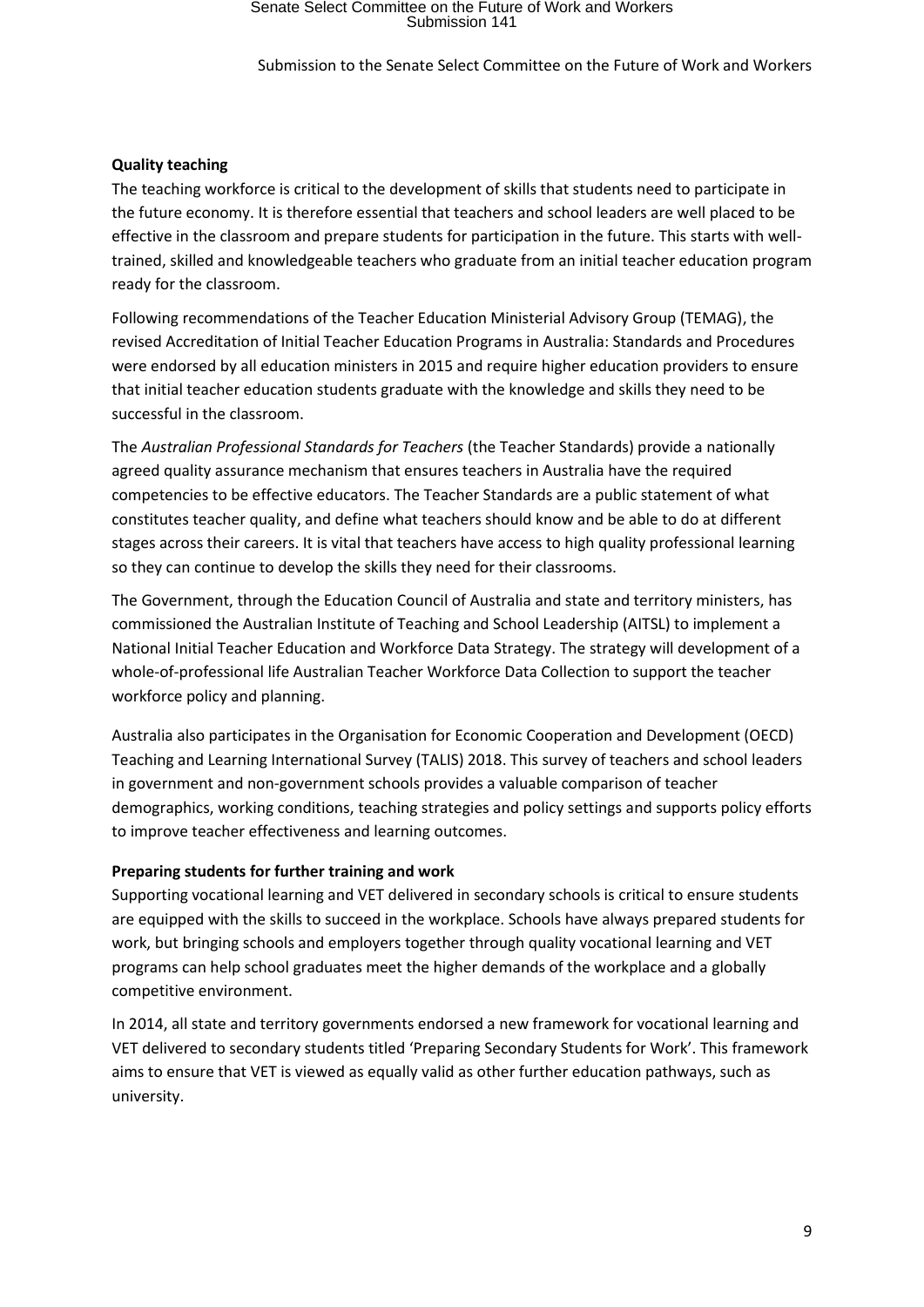Submission to the Senate Select Committee on the Future of Work and Workers

The framework makes an important distinction between VET delivered to secondary students (which should be held to the same standards as all VET) and vocational learning. Vocational learning, which includes career education, is an important precursor not only to VET but to making successful transitions generally. Vocational learning can help secondary students understand the relevance of their education, explore the world of work, identify career options and equip them to make effective decisions about subject choice, post-school education, training and career pathways.

Recent research highlights the need for schools to shift away from preparing students for traditional and linear career paths. Young people will need a portfolio of skills and capabilities, including skills to make career decisions throughout life<sup>5</sup>. In response, the Government is leading the development of a National Career Education Strategy. The strategy aims to ensure students have the information and support they need to prepare them to successfully transition to further education, training or work.

The strategy will focus on developing 21st century skills and facilitating stronger collaboration between schools and industry to equip young people with the skills to navigate complex careers across a range of industries and professions. Initiatives developed through the strategy will be suitable for all young people, including Aboriginal and Torres Strait Islanders.

It is important that work in this regard in underpinned by a solid evidence base. The Department manages the Longitudinal Surveys of Australian Youth (LSAY). LSAY surveys nationally representative cohorts of young people aged 15 – 25 years as they transition from school to further education and training and the labour force. Since 1995 LSAY has provided data about six distinct cohorts of young Australians.

#### <span id="page-9-0"></span>**Increasing industry engagement in schools**

**.** 

It is important to engage industry as active contributors and partners in the learning and development of their future workforce. This includes partnerships that support the development of technical skills, as well as general capabilities that prepare young people for the world of work. The Government is leading the STEM Partnerships Forum, a national action under the National STEM School Education Strategy 2016-2026 agreed by all Education Ministers in 2015. The work of the Forum brings together leaders from business and education to improve school-industry partnerships with a focus on STEM. The Forum is looking at how we can inspire more young people into STEM careers by asking them what 'real world' problems they want to solve, and looking at how industry can support teachers and schools to make STEM education more engaging – particularly for underrepresented groups.

<sup>5</sup> The Foundation for Young Australians, 2016, *The New Work Mindset: 7 new job clusters to help young people navigate the new work order*, [https://www.fya.org.au/wp-content/uploads/2016/11/The-New-Work-](https://www.fya.org.au/wp-content/uploads/2016/11/The-New-Work-Mindset.pdf)[Mindset.pdf,](https://www.fya.org.au/wp-content/uploads/2016/11/The-New-Work-Mindset.pdf) accessed 9 February 2018.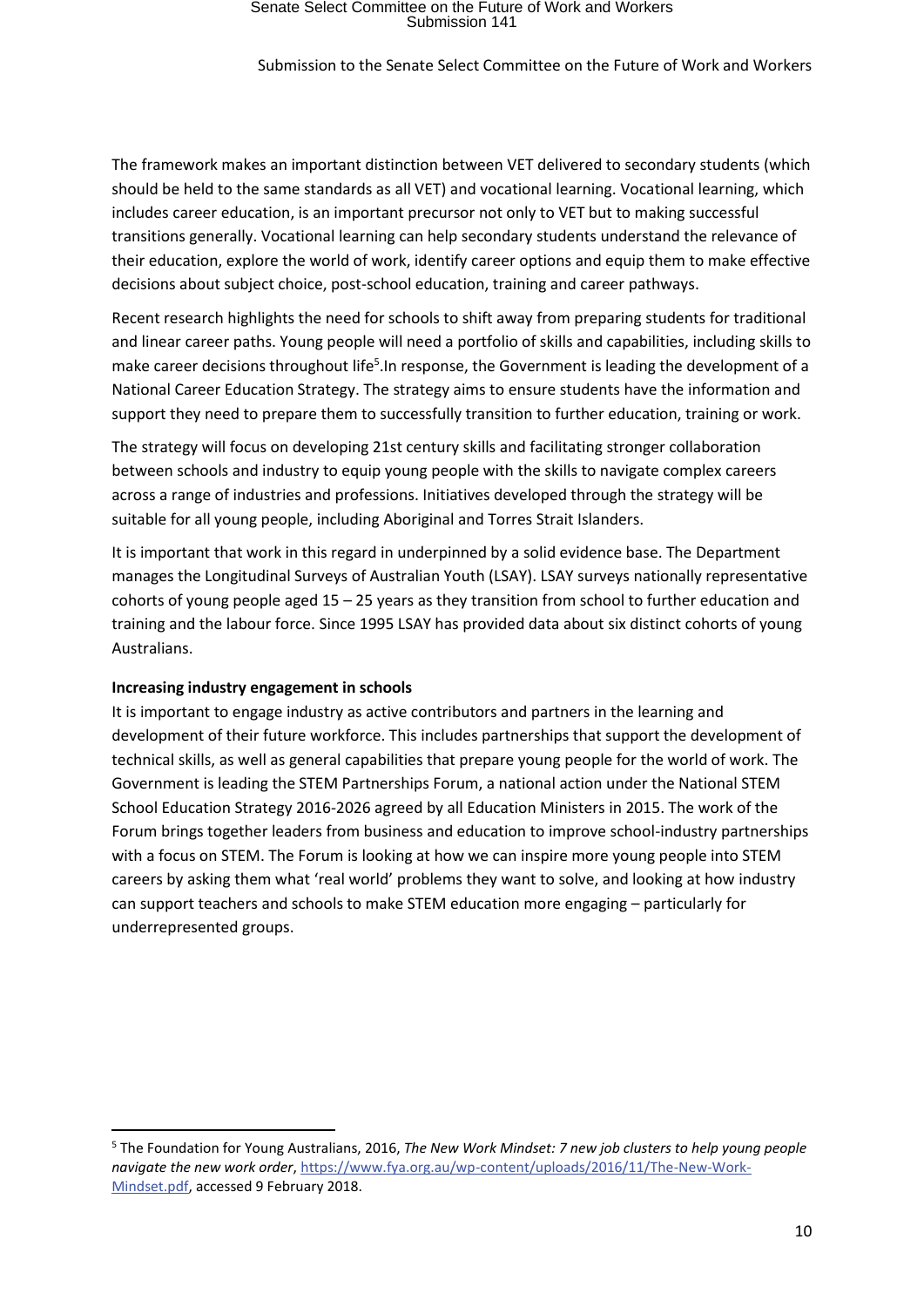The Pathways in Technology (P-TECH) pilot is another Government industry collaboration. P-TECH involves schools, industry and tertiary education providers working in partnership to support young people (including those from disadvantaged backgrounds) to develop the skills they need for the jobs of the future. P-TECH offers secondary school students an industry supported education pathway to a STEM related post-school qualification. With ongoing support from their industry mentor, students then have the option to continue their study at the tertiary level or pursue employment in a STEM related field, including job opportunities with the school's industry partners.

#### <span id="page-10-0"></span>**The vocational education and training (VET) sector**

Australia's VET system provides training for a wide range of workplace skills and knowledge-based competencies for a wide range of occupations, through a variety of training institutions and enterprises. There are around 4 million students (including overseas students) enrolled in our training system, representing one in four working age Australians.

Australian industry plays a leading role in the VET system to ensure the sector supplies the skills industry need and drives improvements in productivity and competitiveness across the economy. Both Australian and state and territory governments have roles in the governance, regulation and support of the national VET system, and work alongside various independent bodies to ensure quality outcomes are delivered. Australian state and territory governments have ministers, government departments and training authorities that administer VET.

#### <span id="page-10-1"></span>**Significant reforms implemented**

Enhancing the VET system has been a priority for the Government which has implemented [substantial reforms since 2014.](https://www.education.gov.au/government-priorities-vocational-education-and-training) Reforms have focused on enhancing industry leadership in the development of training products (to reflect emerging skills needs and support greater mobility between occupations), strengthening the apprenticeships system and supporting increased participation in high-quality training. Ongoing evolution is required to ensure VET continues to deliver the skills required by industry, and meets the needs of the economy.

#### <span id="page-10-2"></span>**Raising the status of VET**

#### *VET information strategy*

In November 2017, the Assistant Minister for Vocational Education and Skills, the Hon Karen Andrews MP, launched the Vocational Education and Training (VET) Information Strategy at the 2017 [Australian Training Awards](http://www.australiantrainingawards.gov.au/) in Canberra.

The VET Information Strategy will address misconceptions around VET and promote the opportunities that an individual can gain by completing a VET qualification. Its roll out will include a range of initiatives centred around a united tagline for the VET sector, *real skills for real careers* and promote a collaborative approach by stakeholders and corporate and community partners. The sector is encouraged to unite in their shared responsibility to help all Australians, particularly the next generation, understand VET is a personally, professionally and financially rewarding career choice – and just as prized as a university degree.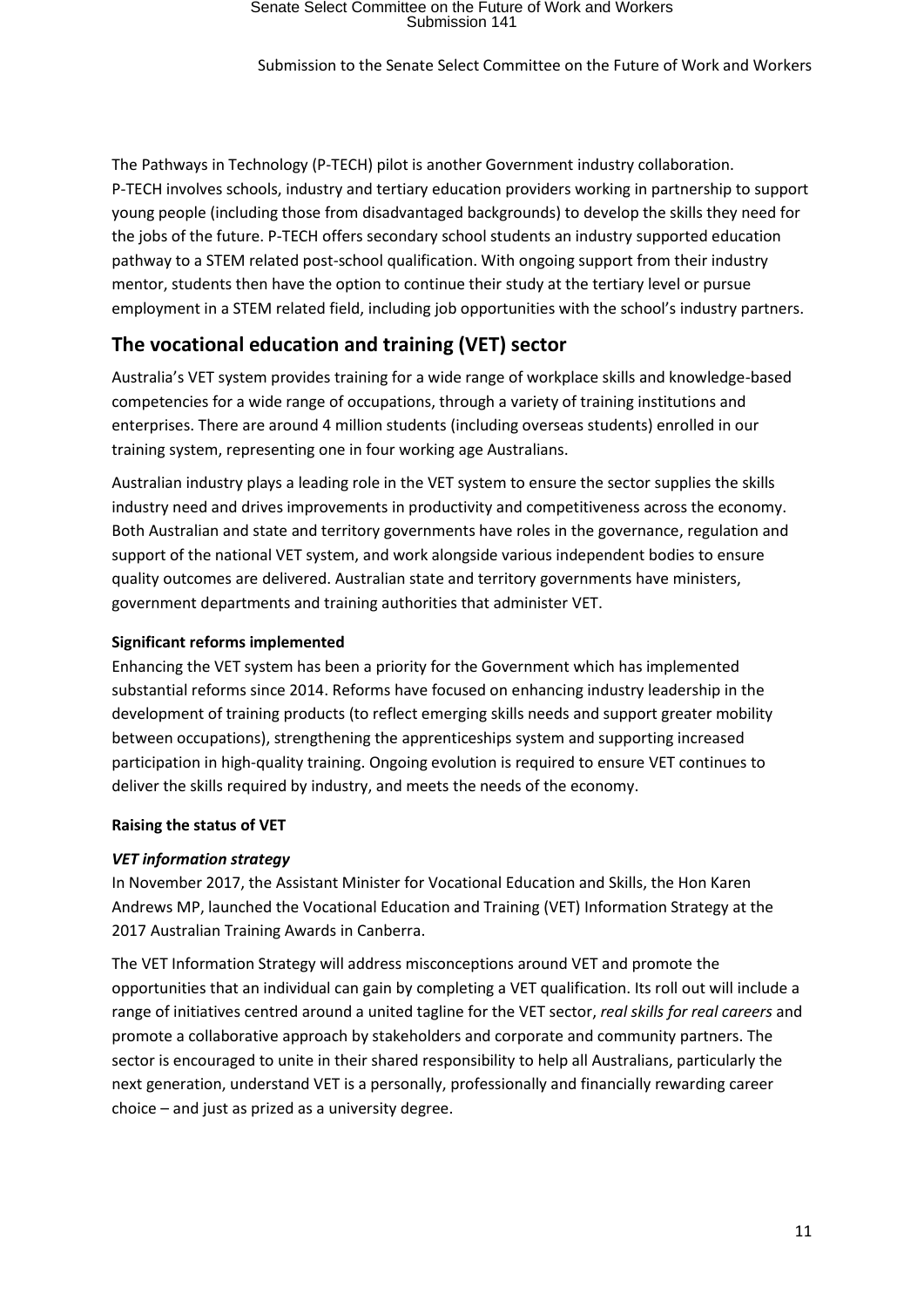#### <span id="page-11-0"></span>**A new, future-focussed approach to nationally recognised training**

#### *The Australian Industry and Skills Committee (AISC)*

The [AISC](https://www.education.gov.au/AISC) was established in 2015 to give industry a stronger voice in the VET system, including in the review and development of training packages. The AISC draws on advice from a network of Industry Reference Committees (IRCs) which are made up of representatives with experience, skills and knowledge of their particular industry sector. Their advice helps ensure training packages meet the needs of employers and the modern economy. IRCs are supported by Skills Service Organisations (SSOs). SSOs are independent, professional service organisations. Under direction of relevant IRCs, they undertake work commissioned by the AISC on the review and development of training products.

These industry led arrangements for review and development of nationally accredited training packages for the VET system are focussed on ensuring that training packages give workers the right skills for the job, either at the completion of their training or when they need to build and deepen their skills. This includes giving workers skills for the jobs of the future and responding to the needs of industry in a rapidly changing digital world. There are a range of activities underway to ensure the AISC remains at the forefront of skills need transformation, including:

- A number of cross industry projects are being undertaken to collaboratively address skills needs that are common across industries.
- The AISC has also agreed to establish a specific purpose Industry 4.0 IRC. This IRC will provide advice on issues such as changes to technology and training system responses to innovations occurring in advanced industrial activity and digital transformation. This IRC will also play a key role in overseeing relevant cross sector projects and training package development work.
- IRCs are considering how emerging trends will affect their industries and how their industries will need to respond, along with implications for training package development.

#### *Case study: A new, future-focussed approach to nationally recognised training*

**Industry cross sector projects**

Working with industry through the AISC network of 64 Industry Reference Committees, the AISC has identified nine emerging areas where there are future common skills needs – big data, automation, digital skills, consumer engagement through social media, supply chain management, cyber security, environmental sustainability and team work and communication.

Cross sector projects bring a range of industries together to identify the common skills people will need to transition into the jobs of the future. As well as modernising training, this new approach recognises the importance of a flexible and adaptive workforce to building business productivity and Australia's future competitiveness.

The projects also aim to move away from the traditional industry silos so there is greater collaboration between industry sectors in the design and ownership of training packages. By recognising and formalising skills used across multiple industries, it will be easier for people to move between jobs and industries.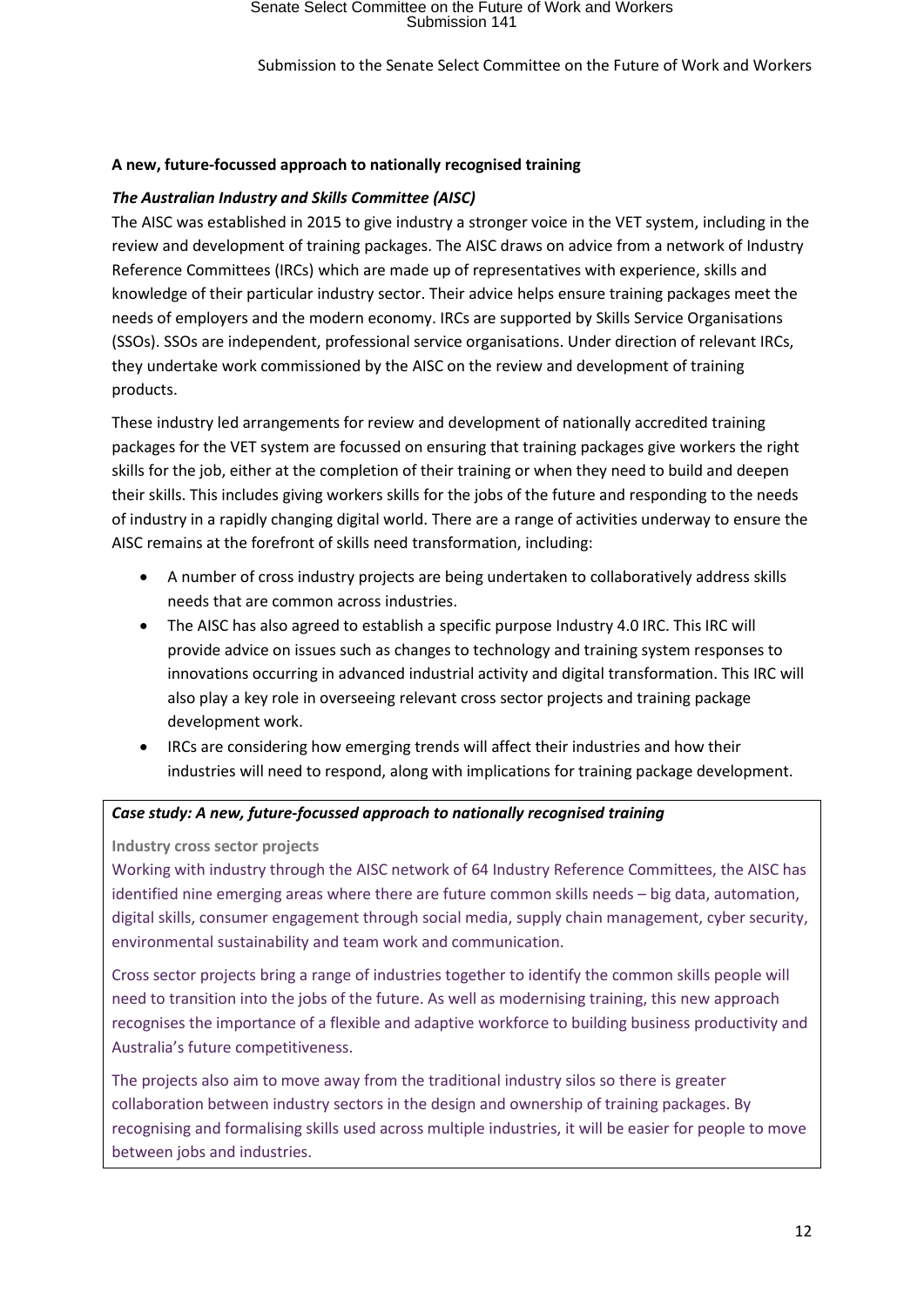#### Submission to the Senate Select Committee on the Future of Work and Workers



#### *Training Product Reform*

Training packages are a key feature of Australia's national VET system. A training package is a set of nationally endorsed standards and qualifications for recognising and assessing peoples' skills in a specific industry, industry sector or enterprise. Accredited courses are developed where no training package qualification exists to cover a particular skill need, including niche and emerging industries, and educational and community courses. These can be either nationally recognised qualifications or a course in a particular area. The term 'training products' includes training packages and accredited courses.

The COAG Industry and Skills Council (CISC) is seeking to ensure that training products remain relevant in the future, and support skills development as technology and industry changes. The objective is to examine training products and their contribution to future workforce requirements to identify how the training system will provide students with skills for the future economy. This includes consideration of jobs of the future and how an individual might move through the economy during their career equipped with adaptable knowledge and skills.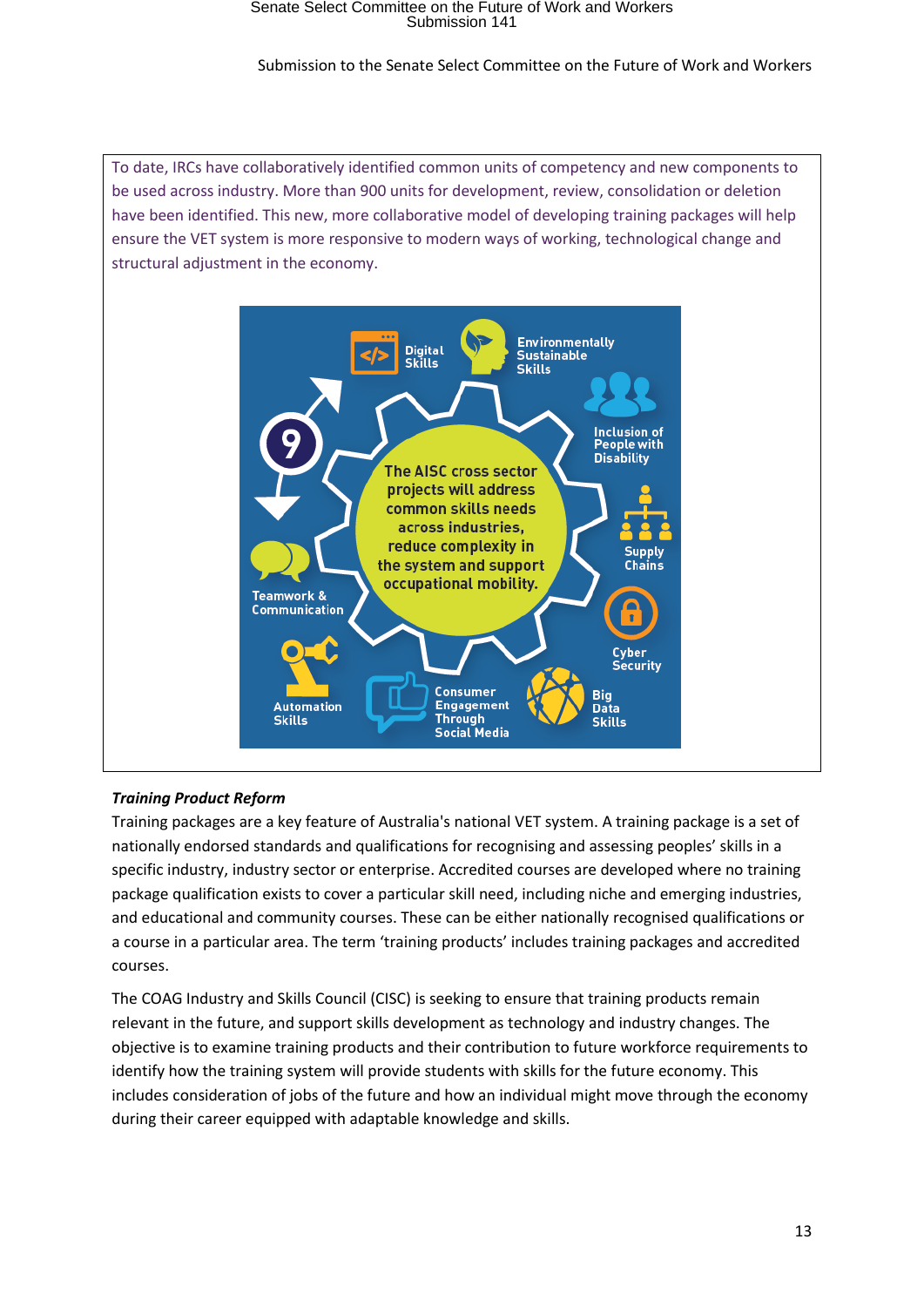A discussion paper is available on the department's website and will inform public consultation with face to face workshops in February and [written submissions](https://docs.education.gov.au/documents/training-product-reform-submission-response-form) closing 9 March 2018. Written submissions can be made through the department's website through th[e Training Product Reform:](https://docs.education.gov.au/documents/training-product-reform-submission-response-form)  [Submission response form.](https://docs.education.gov.au/documents/training-product-reform-submission-response-form)

#### <span id="page-13-0"></span>**An increased focus on apprenticeships**

The Government is committed to a quality apprenticeship system that is positioned to meet future workforce needs and continues to produce the highly skilled workers that businesses need to drive productivity and competitiveness.

Data from the Department of Jobs and Small Business suggests that although the projected future demand for technicians and trades workers is below that of professionals, there is evidence that the labour market is less adequately supplied to meet current and future needs. 22 trades worker occupations are listed as being in national shortage, with a number of trades in shortage for most of the last decade. In contrast, only five occupations classified as 'Professionals' were listed in national shortage<sup>6</sup>.

#### *Skilling Australians Fund*

The establishment of the Skilling Australians Fund is a major commitment by the Commonwealth to ongoing funding for VET. An estimated \$1.5 billion will be available over 2017–18 to 2020–21. With matched funding from the states and territories, the Fund will support up to 300,000 apprentices, trainees, and pre- and higher-level apprenticeships. The Fund will support apprentices and trainees which focus training on work integrated learning opportunities.

#### *Higher level apprenticeships*

1

Industry consultations on Australian Apprenticeships have highlighted the need for a focus on higher level skills to meet the demands of the Australian economy and support future growth industries. Higher level apprenticeships emphasise on-the-job training and employer engagement, while also providing a contemporary pathway that focuses on upskilling and reskilling workers through advanced level training.

#### *Apprenticeship Training - alternative delivery pilots*

The Government's Apprenticeship Training - alternative delivery pilots (the pilots) program is funding five industry-led pilots trialling innovative apprenticeship arrangements. The pilots are designed to identify issues in relation to opportunities and barriers to increased industry usage and acceptance of alternative apprenticeship training.

Two pilots are exploring the potential for higher level apprenticeships. The Australian Industry Group (Ai Group) is leading one pilot focused on advanced manufacturing and applied technologies, with PricewaterhouseCoopers (PwC) leading the other, focused on business, management and information technology occupations.

<sup>6</sup> Department of Jobs and Small Business, [www.jobs.gov.au/national-state-and-territory-skill-shortage](http://www.jobs.gov.au/national-state-and-territory-skill-shortage-information)[information,](http://www.jobs.gov.au/national-state-and-territory-skill-shortage-information) accessed 9 February 2018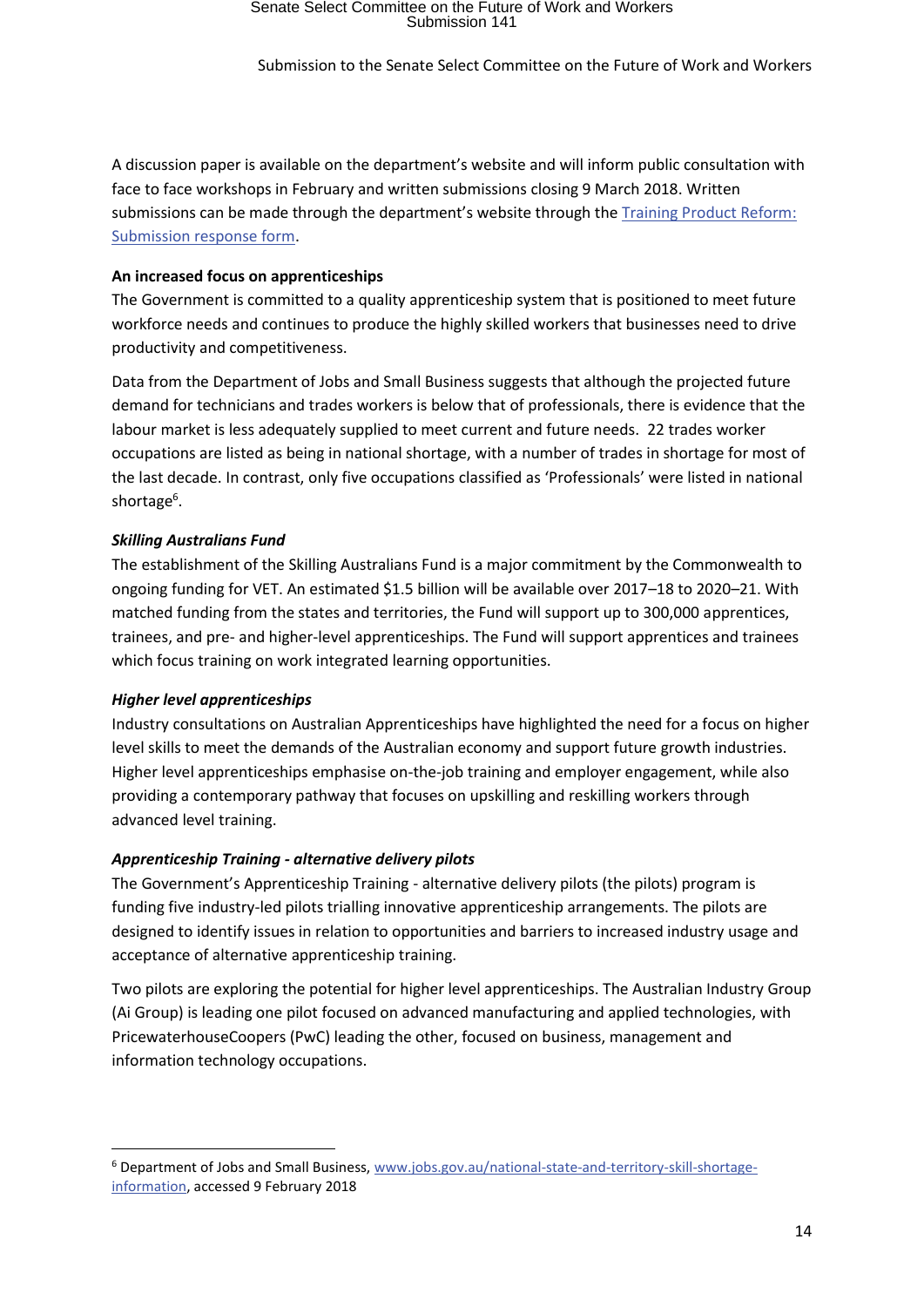#### *Industry Specialist Mentoring for Australian Apprenticeships*

The Industry Specialist Mentoring for Australian Apprentices (ISMAA) program aims to increase apprentice retention rates in the first two years of training in order to improve completion rates and support the supply of skilled workers in industries undergoing structural change.

The ISMAA program provides an intensive and specialist level of assistance to eligible apprentices and trainees who are experiencing barriers to completing their training through regular one to one contact from a highly skilled industry specialist mentor. The mentoring support provided to each apprentice is tailored to their individual career and skills development needs.

The ISMAA program was launched in January 2018 and will support over 40,000 Australian Apprentices. The program is delivered by 24 organisations across all states and territories covering a range of industries including: building and construction; accommodation and food services; electrical; and health care.

#### <span id="page-14-0"></span>**VET Student Loans**

The VET Student Loans program provides income contingent loans to eligible students undertaking diploma and above level vocational education and training in eligible courses. A key feature of the program is targeted eligibility to courses that have high national priority, meet industry needs, contribute to addressing skills shortages and align with strong employment outcomes. This ensures the Government's investment in VET is better targeted – that loans are only being provided for courses that are closely aligned to the skills employers need in their workplace. Courses are approved if they are current (in other words not superseded) and on at least two state and territory subsidy lists, or are a STEM course (as defined by the Australian Bureau of Statistics (ABS) and the Office of the Chief Scientist) or tied to licensing requirements for a particular occupation.

#### <span id="page-14-1"></span>**Data and consumer information**

#### *My Skills and the registered training organisation (RTO) dashboard*

My Skills is Australia's directory of vocational training. The My Skills website brings together information from a wide range of sources to help students and employers make informed decisions on the training that best suits their needs.

The performance Information for VET project, agreed to by Skills Ministers in November 2016, will transform the data available to consumers, governments and regulators over the next three years through the creation of an RTO Performance Dashboard for consumers and an integrated virtual Data Platform for governments. Enhancing the information consumers have regarding employment outcomes from training and the employment prospects associated with different training options will form an important part of the RTO Performance Dashboard.

#### *Case study: Data and consumer information*

#### **[Unique Student Identifier](https://www.usi.gov.au/)**

The Government has implemented the [Unique Student Identifier](https://www.usi.gov.au/) (USI), which gives individuals easy online access, in one place, to all their nationally recognised training records undertaken since 2015. Individuals can generate, view, download and print a record of their training in the form of a transcript, and allow registered training organisations of their choice online access.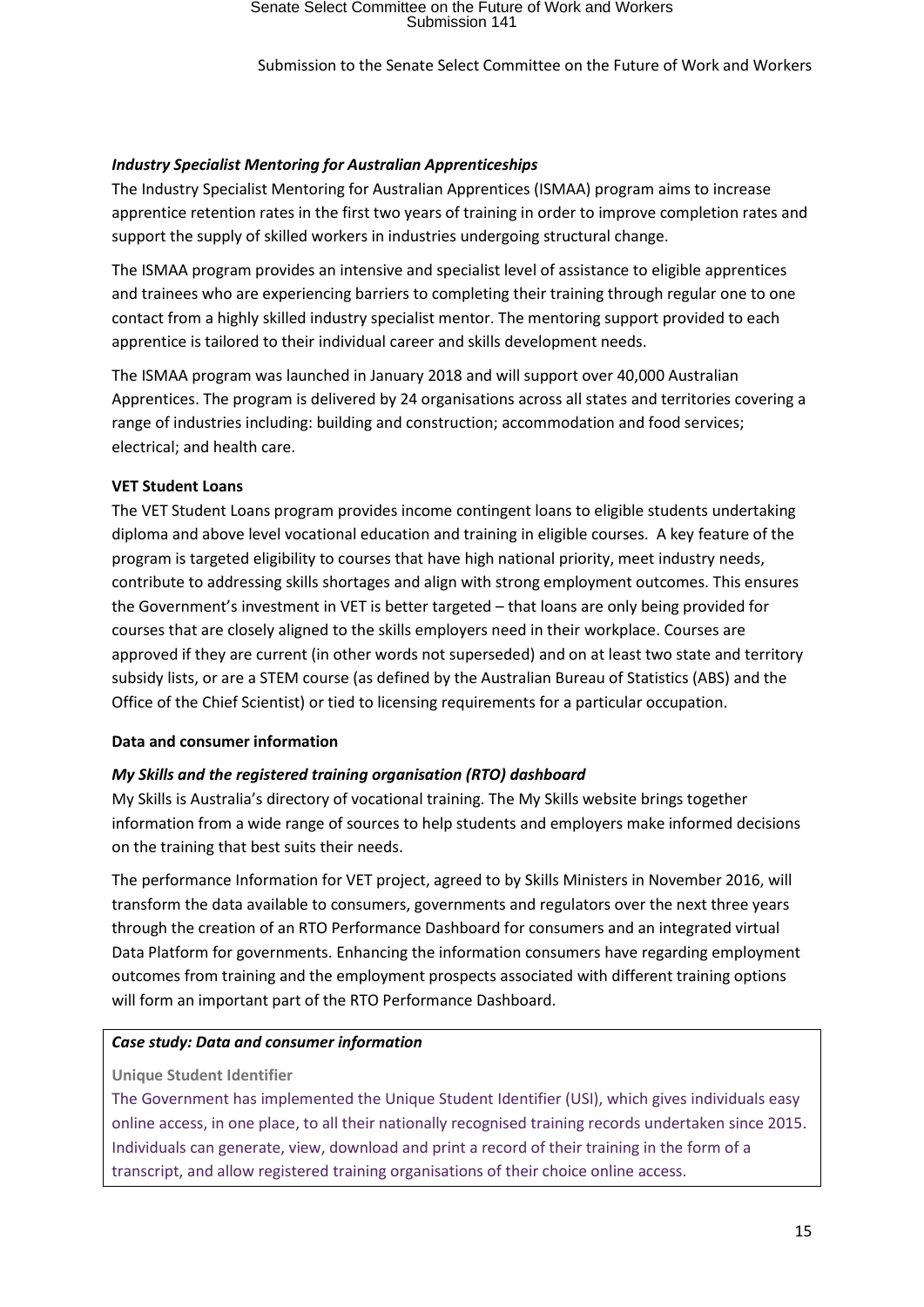As well as helping students keep track of their training qualifications, the USI initiative will provide more precise data through longitudinal studies to help the Government ensure that our VET sector provides the skills businesses need – now and in the future. There are advantages for training organisations and industry too, as the USI will make our training system more efficient, streamlined and responsive.

#### <span id="page-15-0"></span>**Anticipating future skills needs**

Understanding the changing labour market will be critical to develop policy responses. The Government is participating in an OECD project *'Getting Skills Right: Assessing and Anticipating Changing Skills Needs'*. This project will provide analysis on how Australia could better identify current and future skills in demand.

The Government has identified areas of significant future employment growth, for example, the workforces of the National Disability Insurance Scheme NDIS and for naval shipbuilding projects, and areas of potential decline in employment such as automotive manufacturing.

#### *Case studies: anticipating future skills needs*

**Decline in automotive manufacturing**

In response to the closure of local automotive manufacturing operations by Toyota and Holden in October 2017 the Government has worked closely with Holden, Toyota, their supply chains and the Victorian and South Australian Governments to support automotive workers transition to new jobs, encourage diversification by automotive supply chain firms, and accelerating new private sector business activity outside of car manufacturing in Victoria and South Australia.

Through this assistance, under the Growth Fund Skills and Training initiative, the Toyota and Holden workforce has received access to financial education, career advice, skills assessment and recognition and targeted referral to appropriate education and training. In some cases, workers have found new employment in roles utilising their existing skillsets and, in other cases, workers have been retrained to enter employment in new industries unrelated to manufacturing.

#### **A Naval Shipbuilding College**

The 2016 *Defence White Paper*, launched by the Prime Minister, the Hon Malcolm Turnbull MP and Senator the Hon Marise Payne, Minister for Defence set out the Government's plan for the recapitalisation of the Royal Australian Navy and affirmed a commitment to build a sustainable naval shipbuilding capability in Australia. This naval shipbuilding endeavour is aimed at building and sustaining Australia's naval capabilities, supporting economic growth through maximising Australian industry participation and securing sustainable Australian jobs.

The naval shipbuilding enterprise will support long-term, secure employment for Australian workers. The naval shipbuilding workforce is expected to grow to around 5000 workers by the mid to late 2020s, with more than double this number of workers in sustainment activities and throughout supply chains.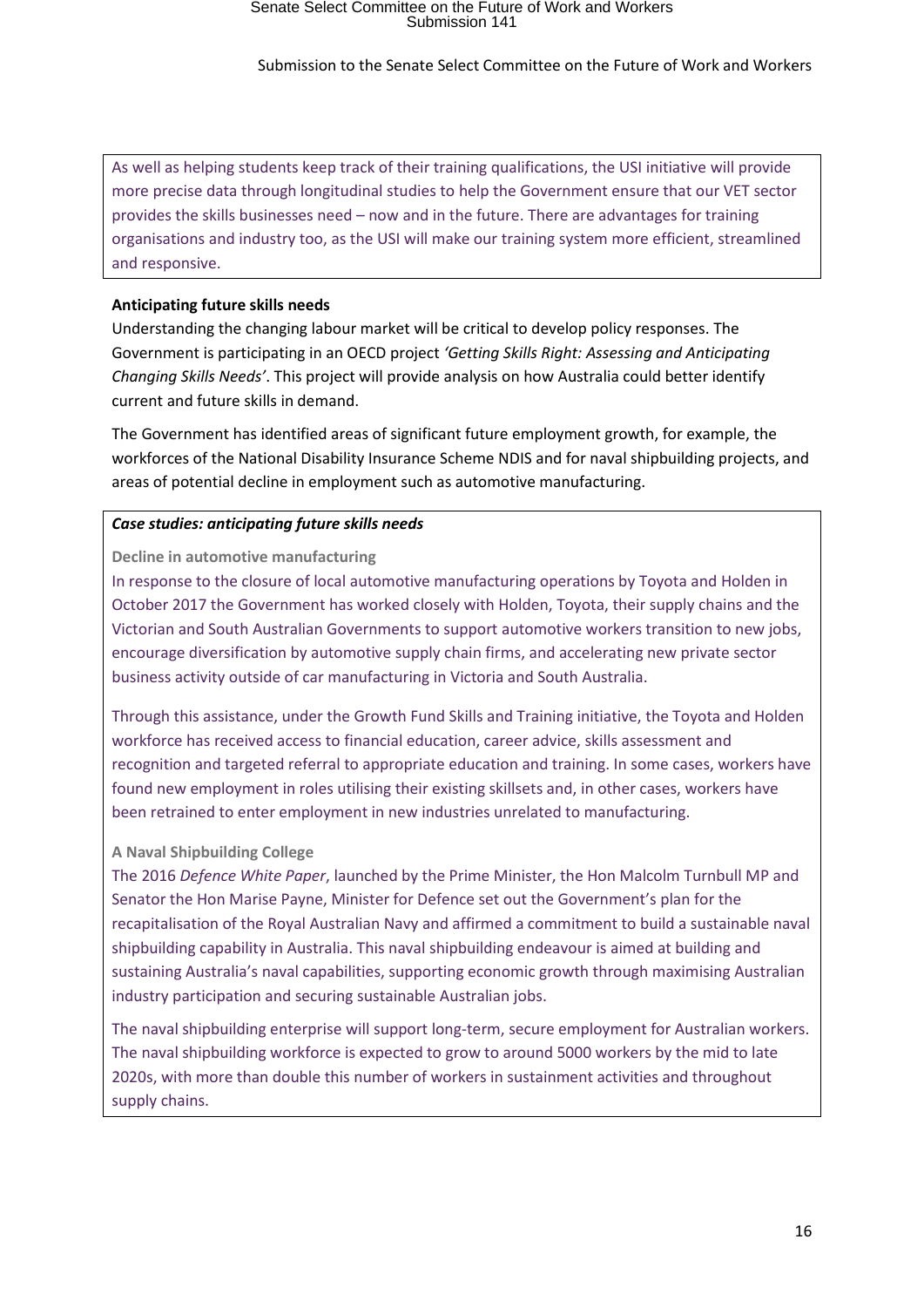#### Submission to the Senate Select Committee on the Future of Work and Workers

The design and construction of modern naval vessels requires extensive design and engineering, extremely complex systems integration, and advanced manufacturing and outfitting techniques using highly specialised materials and composites – including the ability to solve challenging and dynamic problems.

While many of these skills exist in Australia, whether in shipbuilding or adjacent industries, it is critical that the design and construction of Australia's future fleet draw upon cutting edge of technology, materials and production techniques. The continued evolution of the Australian skilled workforce is critical to the successful delivery of the enhanced naval capability outlined in the 2016 *Defence White Paper*.

The Government announced on 24 March 2017 the establishment of a Naval Shipbuilding College (the College) to be headquartered in South Australia, under a hub and spoke model, involving education and training providers across Australia.

The College will work with shipbuilders to identify the unique skills needs of Naval Shipbuilding, and to work with education and training providers to build capacity within the Australian system to deliver the skills required.

A key success factor for a sustainable shipbuilding industry in Australia will be increased STEM skills, developed from school through tertiary education, which will provide a strong foundation to respond to emerging industry needs, and also to drive future developments in naval shipbuilding in Australia.

#### <span id="page-16-0"></span>**Higher education and research**

Higher education can improve equality and plays an important part in delivering social and economic mobility for Australians. It provides people with the skills and opportunities to engage in a modern economy. In 2016, there were around 1.5 million students studying in Australia's higher education system, including around 1.1 million domestic students.

The Government supports higher education teaching and research through policies, funding and programs with the Government investing close to \$17 billion in 2017. This includes support for:

- the Commonwealth Grant Scheme (CGS) which contributes to the cost of educating Commonwealth supported students enrolled in undergraduate and postgraduate degrees
- research activities
- income-contingent loans to remove up-front cost barriers to tertiary education.

There has been strong growth in domestic undergraduate enrolments, with enrolments growing by 33 per cent between 2009 and 2016. In particular, there has been high growth in the number of undergraduate students studying health (59 per cent), natural and physical sciences (51 per cent) and information technology (43 per cent).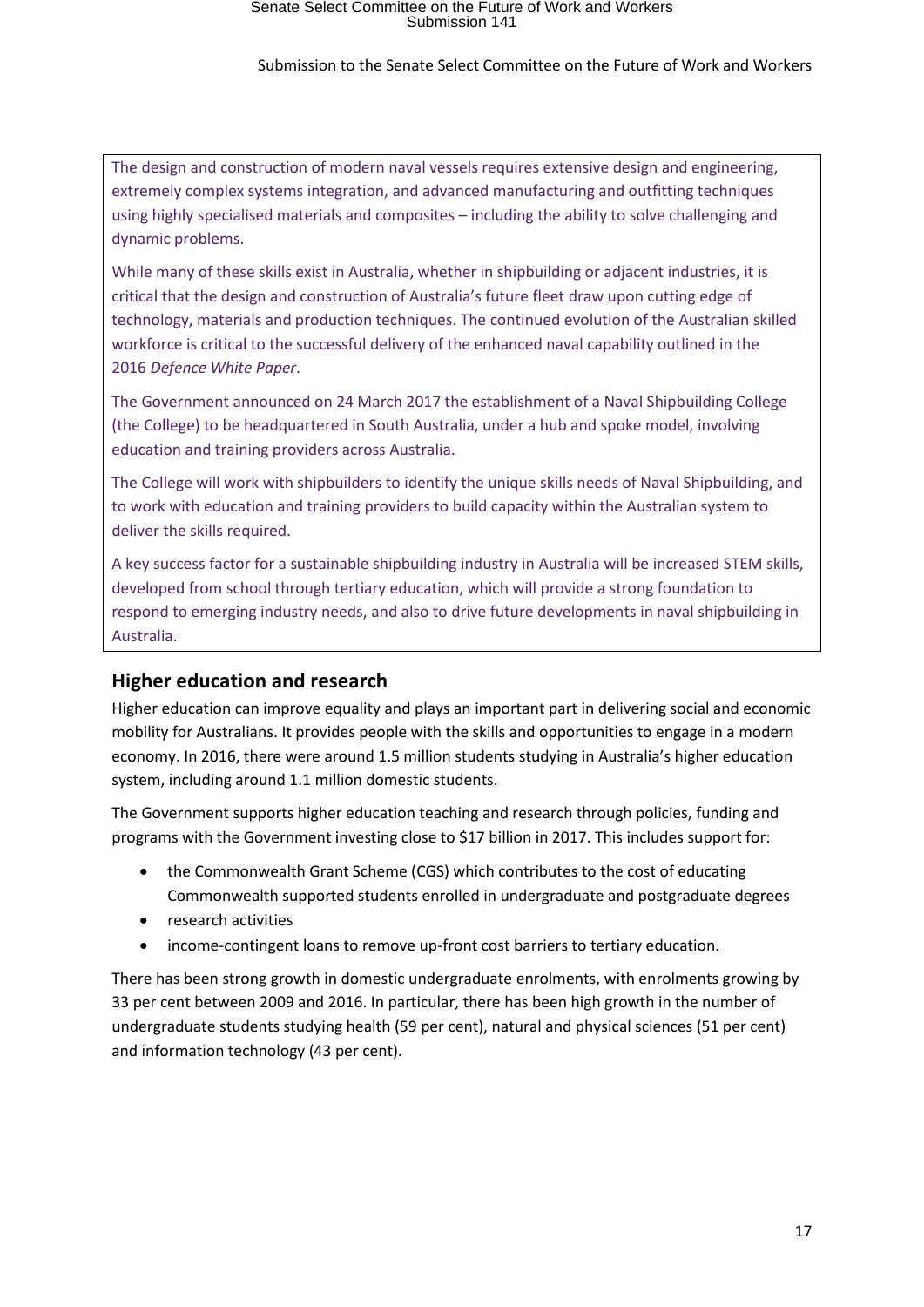Submission to the Senate Select Committee on the Future of Work and Workers

This is broadly consistent with projections of future labour market needs which shows that four industries are likely to be responsible for half of all employment growth to 2022: health care and social assistance, professional, scientific and technical services, construction, and education and training<sup>7</sup>.

However, this growth in enrolments also led to led to significant increases in Government funding, with funding for teaching and learning increasing by 71 per cent since 2009, twice the rate of the economy.

In recognition of the need to explore more sustainable funding models for the future, the Government recently announced that it would freeze CGS funding for bachelor level courses at 2017 levels for 2018 and 2019. From 2020, growth in funding will be in line with population growth if universities meet specified performance requirements. The sector will be consulted in 2018 on the indicators to be used but they are likely to relate to improvements in student attrition, low SES participation and graduate outcomes.

Linking funding growth to performance outcomes, including employment outcomes, from 2020 will encourage universities to provide a better student experience and introduce new initiatives to improve their performance, support student retention, and boost graduate employment outcomes.

#### <span id="page-17-0"></span>**Review of the Australian Qualifications Framework**

The Australian Qualifications Framework (AQF) is the agreed policy of Commonwealth, state and territory governments for regulated qualifications in the Australian education and training system. It sets out the high level knowledge and skills to be obtained by people who complete qualifications ranging from the senior school certificate through to a doctorate. In addition, it outlines a number of policies, including those for issuing qualifications, and for qualifications linkages and pathways.

In the 2017-18 Budget, the Government announced a review of the AQF to be completed by December 2018. While the terms of reference for the review are yet to be finalised, the department anticipates that they will include addressing the extent to which the AQF meets the expectations of students, the education sector and the domestic and international employment markets. This is likely to involve considering the changing nature of work and the high level skills and knowledge that may be required by people to operate successfully in the future workplace, as well as the utility of developments in education such as micro-credentials in meeting these future needs.

#### <span id="page-17-1"></span>**Quality indicators for Learning and Teaching**

**.** 

The Quality Indicators for Learning and Teaching (QILT) website [\(www.qilt.edu.au\)](http://www.qilt.edu.au/) is a Government initiative which helps students and their families make informed choices about their higher education options by bringing together survey data from Australian universities and higher education institutions about students' experiences and graduate employment outcomes.

 $7$  Department of Jobs and Small Business, 2017-2022 Employment Projections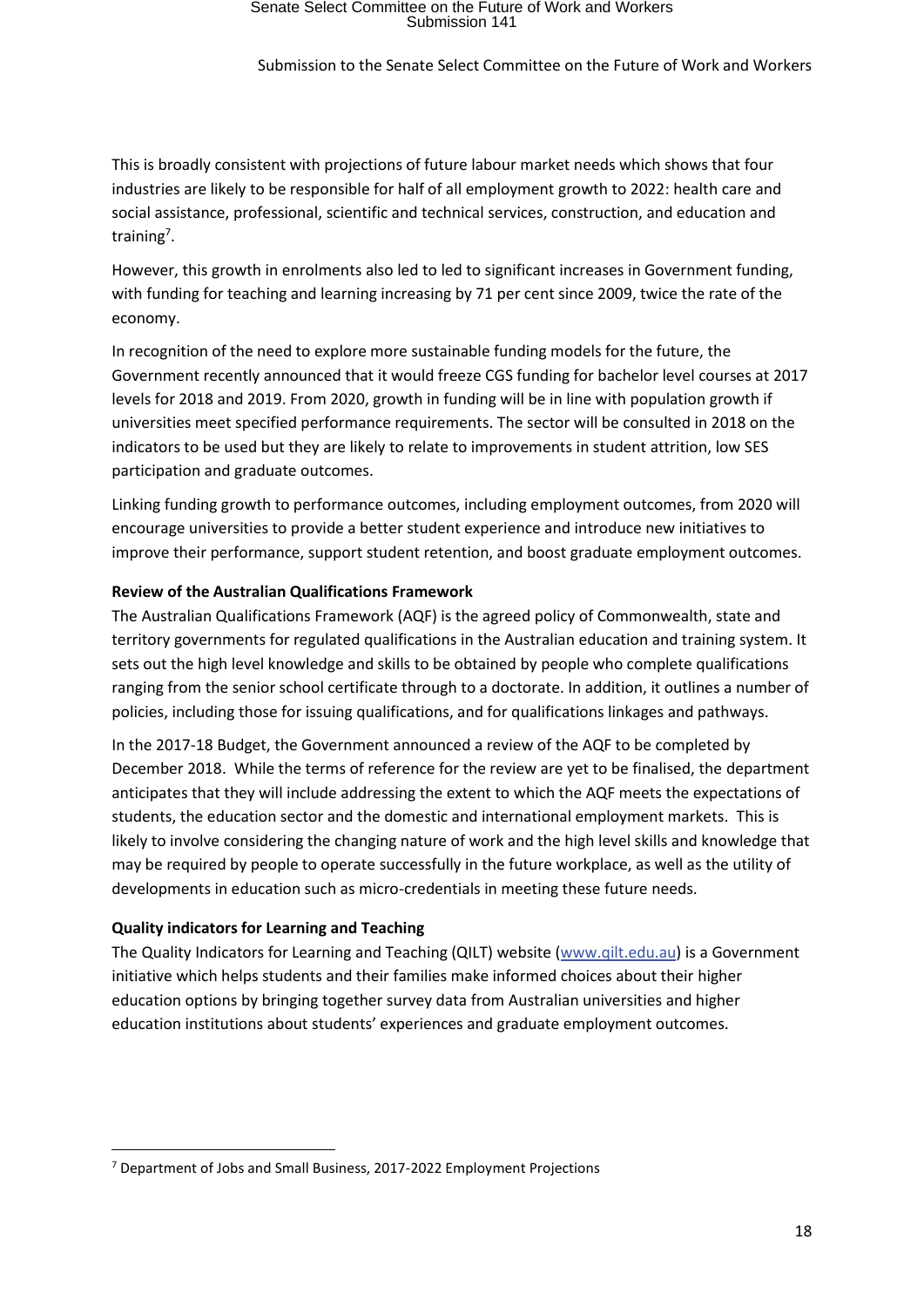The QILT website is a valuable resource which enables students to make the best choice of study by providing information on graduate outcomes and student satisfaction. Students can make side by side comparisons of institutions and 21 study areas, focusing on quality indicators of overall satisfaction, teacher quality, student support, skill development, median salary and employment outcomes.

The website brings together survey results from current students and recent graduates, along with information on employment and salary outcomes. It is underpinned by a suite of surveys that covers the student lifecycle from course commencement to employment. In 2018 the QILT website will also publish Australian Taxation Office graduate income data to better inform students of earnings potential.

Around 140 Australian higher education providers (40 universities and 100 Non-University Higher Education Institutions) are provided with high quality, timely data to benchmark their performance and pursue continuous improvement in key areas such as teaching practices, learner engagement and student support.

#### <span id="page-18-0"></span>**Reallocation of Commonwealth supported places for enabling, sub-bachelor and postgraduate courses**

The Government subsidises a specified number of Commonwealth supported places for enabling, sub-bachelor (diploma, advanced diploma and associate degree) and postgraduate courses each year.

To ensure the Government is supporting courses that will deliver graduates for the changing workforce, the Government will reallocate Commonwealth supported places for enabling, sub-bachelor and postgraduate courses from 2019.

The criteria for reallocating places will be settled in consultation with the higher education sector but are expected to have the following focus:

- Enabling courses places to be allocated to universities that achieve high standards of academic preparation and strong student outcomes.
- Sub-bachelor courses places to be allocated to universities for courses that focus on industry needs and fully articulate into a bachelor degree.
- Postgraduate courses places to be allocated to universities on criteria informed by public and private benefits and how well institutions meet student needs.

#### <span id="page-18-1"></span>**Higher degree by research training**

The Government's research training policy agenda is focused on developing a more student-centred approach to equipping students with the skills for the workforce of the future, particularly through industry experience, to enable them to respond to Australia's changing economic and social needs.

#### *Review of Australia's Research Training System*

The Australian Council of Learned Academies' *Review of Australia's Research Training System* (the review) concluded that the higher degree by research (HDR) training system generally performs well, but identified a number of areas for improvement and made recommendations to address their findings. The department established a sector-wide implementation working group to develop a plan